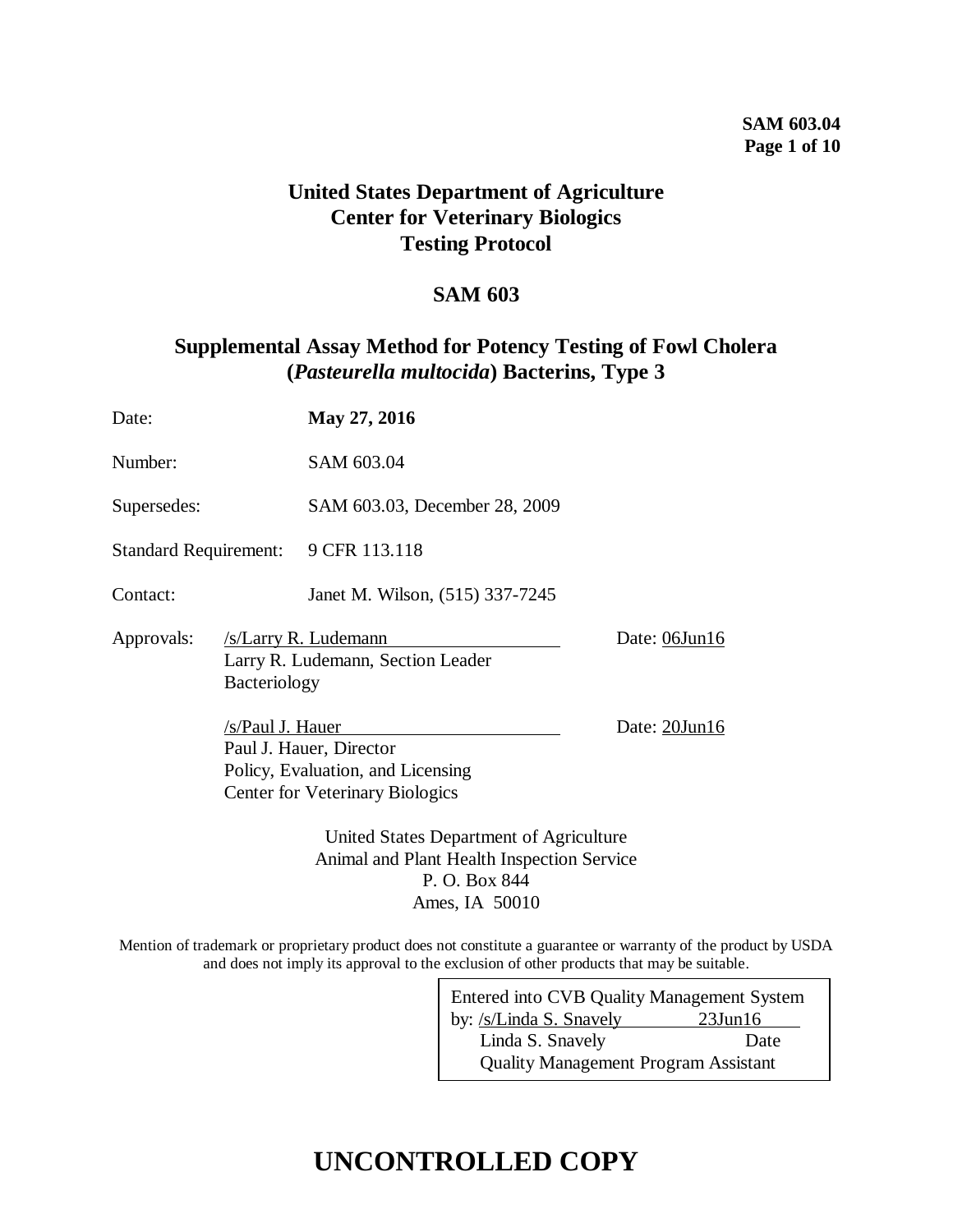#### **Table of Contents**

- **1. Introduction**
- **2. Materials**
	- **2.1 Equipment/instrumentation**
	- **2.2 Reagents/supplies**
	- **2.3 Animals**
- **3. Preparation for the Test**
	- **3.1 Personnel qualifications/training**
	- **3.2 Selection and handling of test birds**
	- **3.3 Preparation of supplies/equipment**
	- **3.4 Preparation of reagents**
- **4. Performance of the Test**
	- **4.1 Vaccination of test animals**
	- **4.2 Preparation of challenge in a biological safety cabinet**
	- **4.3 Timing and administration of challenge**
	- **4.4 Postinoculation plate count in a biological safety cabinet**
	- **4.5 Observation of turkeys after challenge**
- **5. Interpretation of the Test Results**
- **6. Report of Test Results**
- **7. References**
- **8. Summary of Revisions**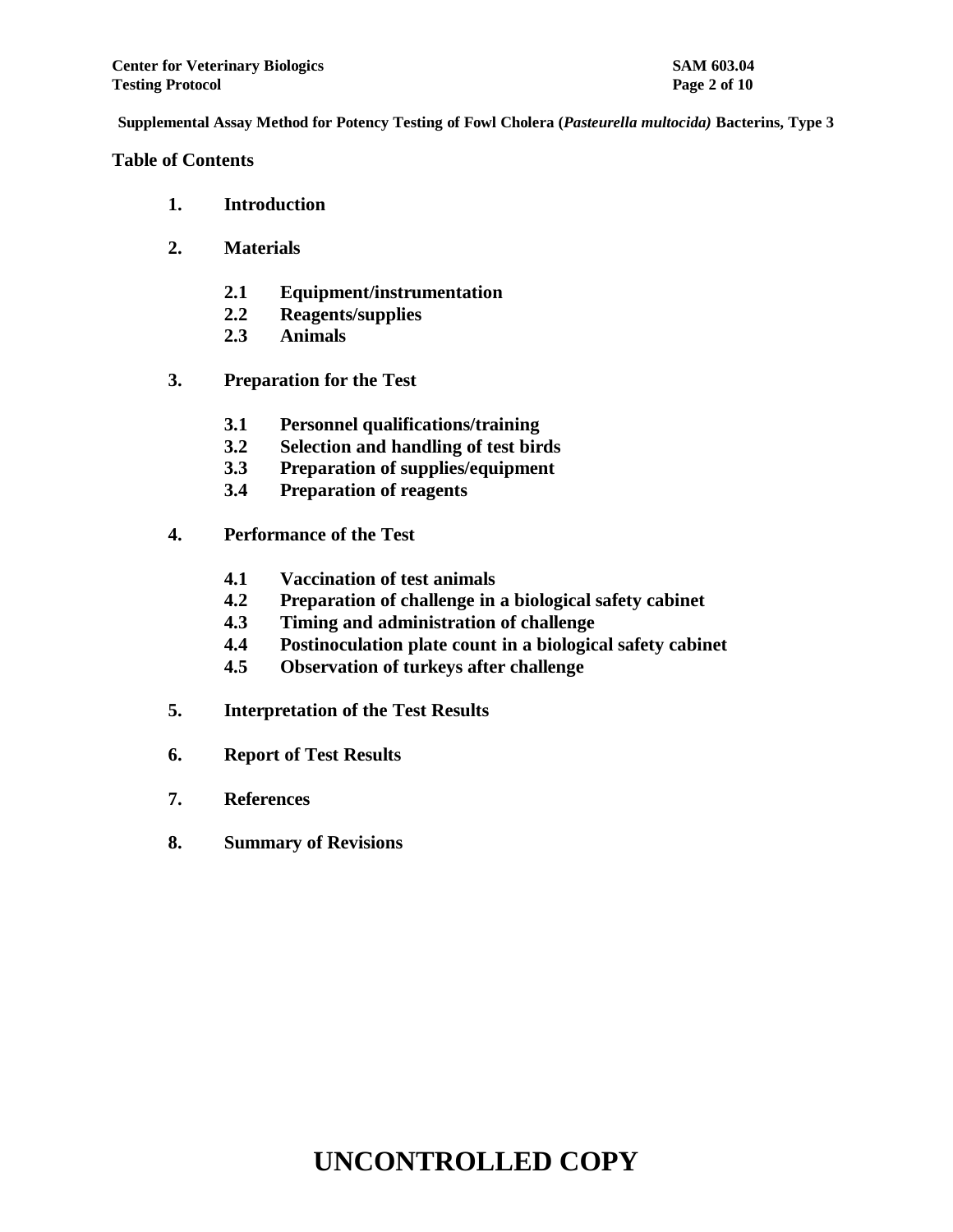#### **1. Introduction**

This Supplemental Assay Method (SAM) describes procedures for potency testing biological products containing avian *Pasteurella multocida* type 3, as prescribed title 9, *Code of Federal Regulation*s (9 CFR), part 113.118. Turkeys are vaccinated twice, 21 days apart, and challenged with a standard dose of virulent *P. multocida,* type 3, 14 days after the second vaccination. This is a 2-stage test in which the second stage is applied when 7 or 8 vaccinated turkeys die in the first stage.

### **2. Materials**

### **2.1 Equipment/instrumentation**

Equivalent equipment or instrumentation may be substituted for any brand name listed below.

- **2.1.1** Spectrophotometer, Spectronic 20D+ (Spectronic Instruments)
- **2.1.2** Sterile inoculating loop
- 2.1.3 Bunsen burner or Bacti-Cinerator<sup>®</sup> (if non-sterile wire loop is used)
- **2.1.4** Incubator, 35°- 37°C
- **2.1.5** Micropipettors, 20- to 200-µL and 200- to 1000-µL
- **2.1.6** Test tube mixer, vortex-type
- **2.1.7** Crimper for aluminum rings on serum vials
- **2.1.8** Biological safety cabinet

#### **2.2 Reagents/supplies**

Equivalent reagents or supplies may be substituted for any brand name listed below.

**2.2.1** *P. multocida*, type 3, strain P-1059. This culture must be obtained from the United States Department of Agriculture, Animal and Plant Health Inspection Service, Veterinary Services, Center for Veterinary Biologics (CVB). Refer to the current reagent data sheet for details.

**2.2.2** Test bacterin(s) containing *P. multocida,* type 3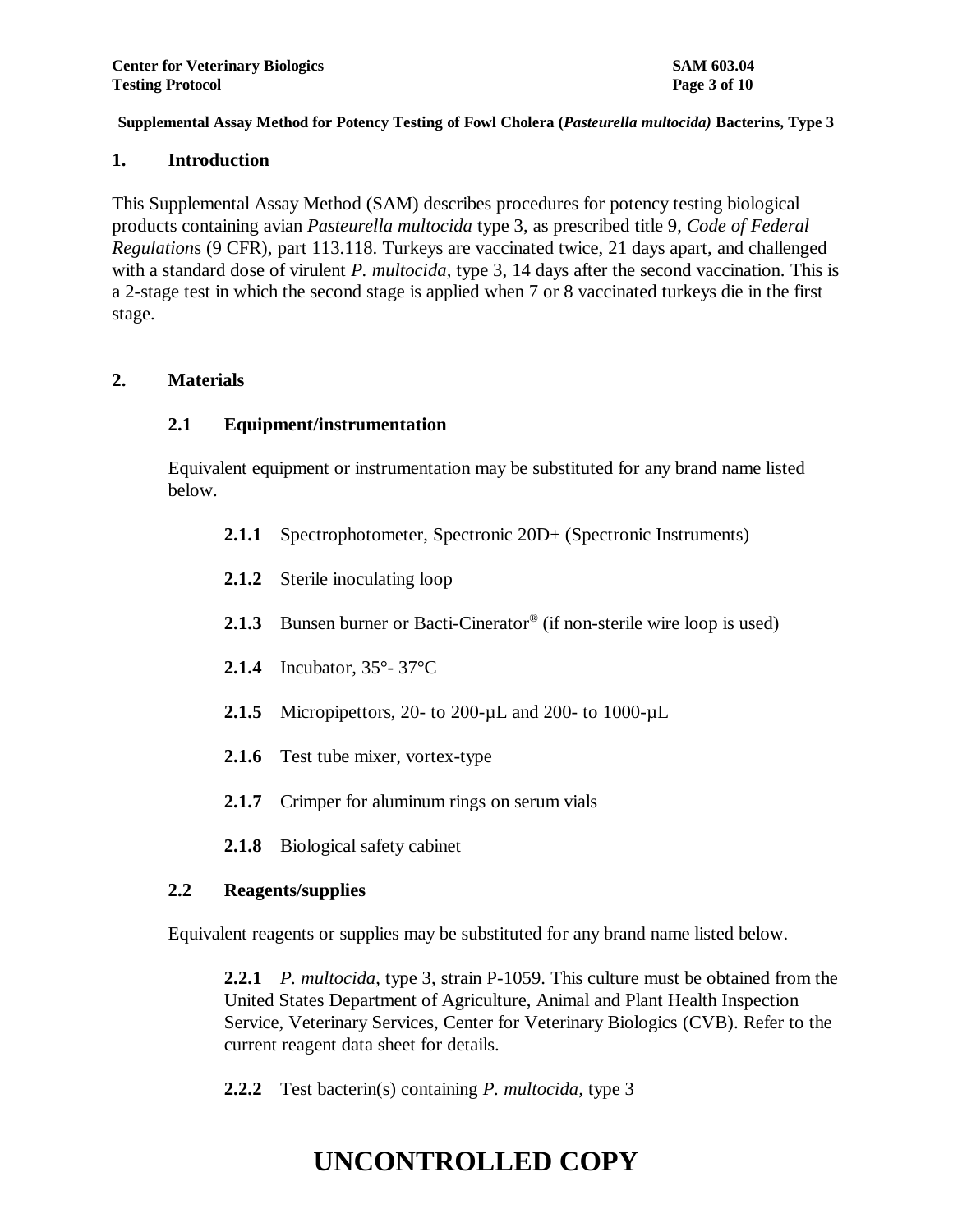- **2.2.3** Syringes, Luer-lock, 3-mL or 5-mL
- **2.2.4** Needles, 18-gauge x 1 1/2-inch
- **2.2.5** Glass serum bottle, 20- to 100-mL
- **2.2.6** Rubber stopper, 13 x 20-mm, and aluminum cap for serum bottle
- **2.2.7** Screw-top glass tubes, 13 x 100-mm, with caps
- **2.2.8** Pipettes, 5-mL, 10-mL, 25-mL
- 2.2.9 Micropipette tips, up to 1000-µL capacity
- **2.2.10** Bovine blood agar plates
- **2.2.11** Tryptose broth
- **2.2.12** Sterile cotton swabs

**2.2.13** Poultry leg bands (size 11) or livestock spray paint, 1 color per treatment group, for animal identification

### **2.3 Animals**

Turkeys, broad-breasted white, at least 6 weeks of age. Twenty turkeys are required for each serial to be tested. Ten additional turkeys are required as controls. All birds must be from the same source and hatch. The birds must be from flocks with no history of fowl cholera. Birds must not be previously vaccinated with any products containing *P. multocida.* 

### **3. Preparation for the Test**

### **3.1 Personnel qualifications/training**

Technical personnel need working knowledge of the use of general laboratory chemicals, equipment, and glassware and need to have specific training and experience in sterile technique, the handling of live bacterial cultures, and the handling of poultry.

### **3.2 Selection and handling of test birds**

**3.2.1** Turkeys of either sex may be used.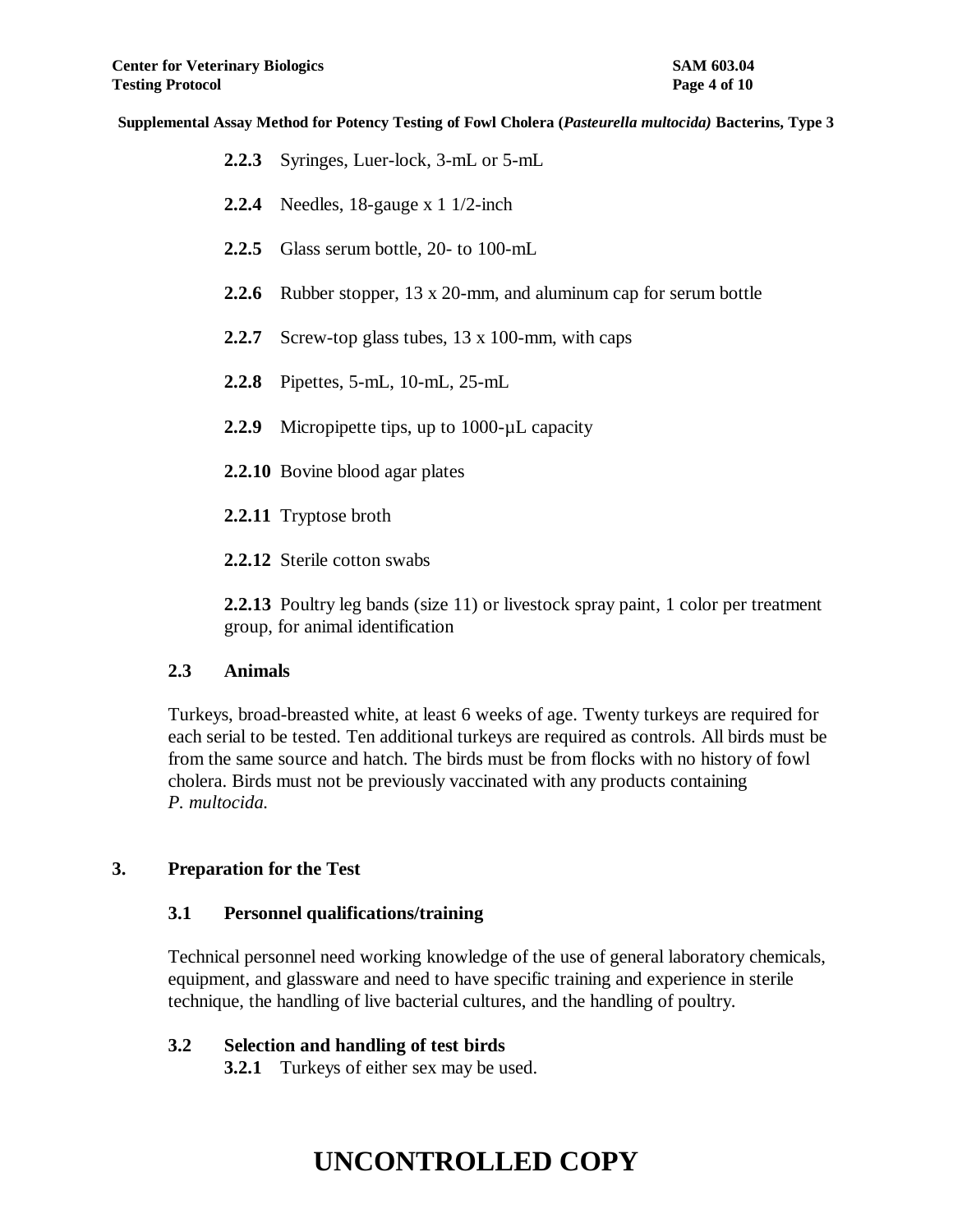**3.2.3** It is permissible to house vaccinates and controls in the same enclosure, provided that space allocation is sufficient to meet requirements set forth by the CVB/National Veterinary Services Laboratories (NVSL) Animal Care and Use Committee.

**3.2.4** Positively identify each bird by treatment group. Identification may be by means of leg bands or livestock body paint.

- **1**. If leg bands are used, band each leg in case 1 band is lost.
- **2.** If body paint is used, freshen it at least every 3 weeks.

**3.2.5** If any turkeys die after vaccination for suspected vaccine related causes, but prior to challenge with live *P. multocida*, these birds must be necropsied to determine cause of death. If cause of death is unrelated to vaccination, the pathologist's report is filed with the test records and no additional action is taken. If death is attributable to the test bacterin, the death must be reported immediately to CVB-Inspection and Compliance, which may request further safety testing of the bacterin.

**3.2.6** When the test is concluded, instruct the animal caretakers to euthanize and incinerate the birds and to sanitize contaminated rooms.

### **3.3 Preparation of supplies/equipment**

**3.3.1** Sterilize all glassware before use.

**3.3.2** Use only sterile bacteriological supplies (pipettes, syringes, needles, rubber stoppers, saline, etc.).

**3.3.3** Operate and maintain all equipment according to manufacturers' recommendations and applicable standard operating procedures.

### **3.4 Preparation of reagents**

**3.4.1** *P. multocida*, type 3 (Lyon and Little classification), strain P-1059 challenge culture. Refer to the current reagent data sheet for details on storage and preparation.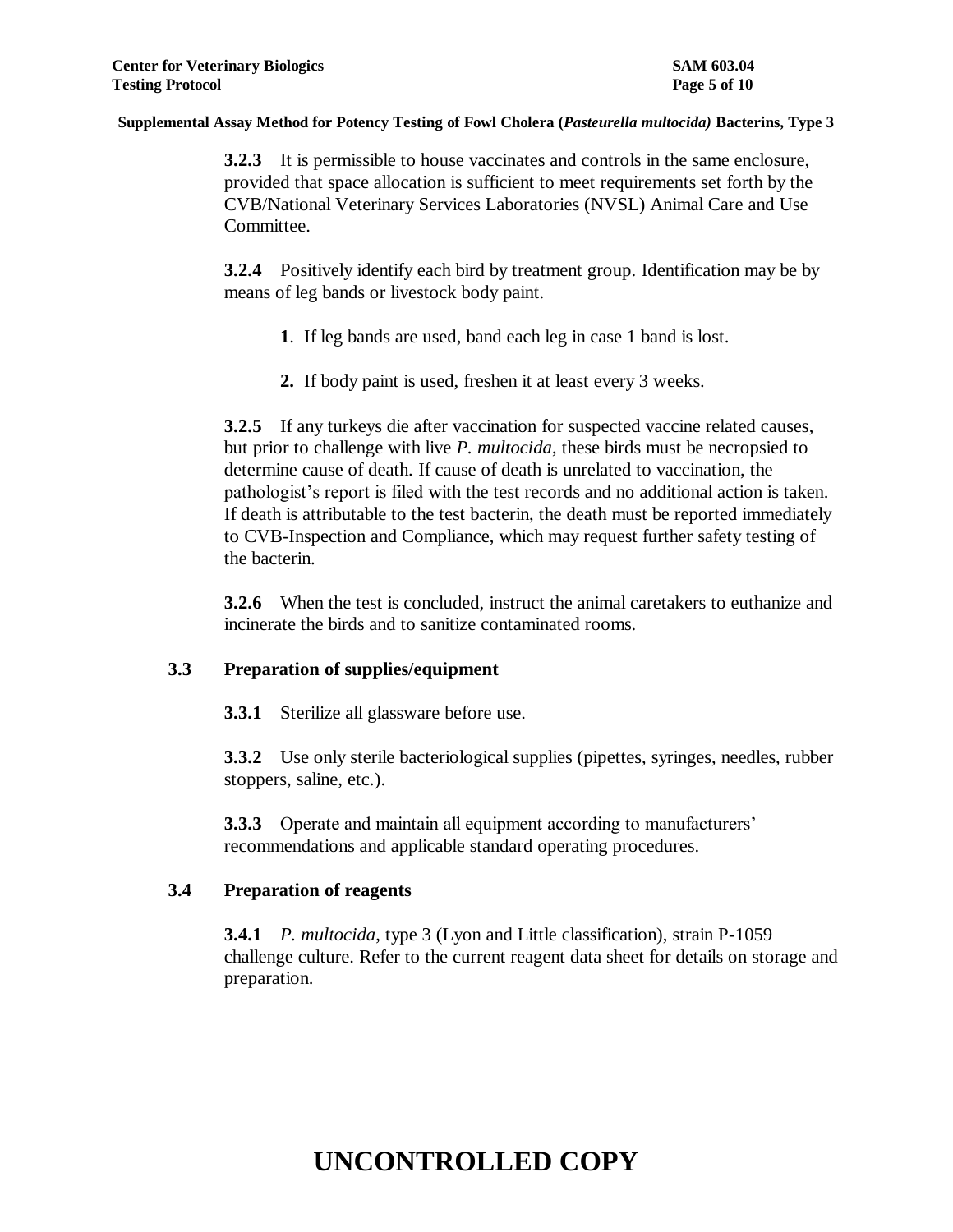**3.4.2** Tryptose broth – National Centers for Animal Health (NCAH) Media #10404

| Tryptose broth powder | 26g        |
|-----------------------|------------|
| Deionized water       | q.s. $1 L$ |

Autoclave 15 minutes at  $\geq 121^{\circ}$ C. Cool before using. Store at  $20^{\circ}$ - 25<sup>o</sup>C for no more than 6 months.

**3.4.3** Bovine blood agar – NCAH Media #10006

| Blood agar base powder | 40 g                  |
|------------------------|-----------------------|
| Deionized water        | q.s. $950 \text{ mL}$ |

Autoclave 20 minutes at  $\geq 121^{\circ}$ C. Cool to 45°-47°C.

Add:

Defibrinated bovine blood 50 mL

Pour into sterile petri dishes. Allow to cool to 20°- 25°C. Store at 2°- 7°C for no

### **4. Performance of the Test**

### **4.1 Vaccination of test animals**

more than 6 months.

**4.1.1** Check the label on each product and/or Section VI of the current Outline of Production to confirm identity, recommended field dose, and route of injection.

**4.1.2** Thoroughly mix product by inverting end-to-end at least 10 times before the syringes are filled. Use 3- or 5-mL syringes, fitted with 18-gauge x 1 1/2-inch needles.

**4.1.3** Vaccinate separate groups of not more than 21 turkeys with each of the test bacterins. Use the dose volume and injection route recommended on the product label for each bacterin. Unless otherwise specified on the product label and/or Section VI of the current Outline of Production, subcutaneous injections are given in the unfeathered, loose skin on the back of the lower neck.

**4.1.4** Revaccinate the turkeys in a similar manner 21 days after the first vaccination.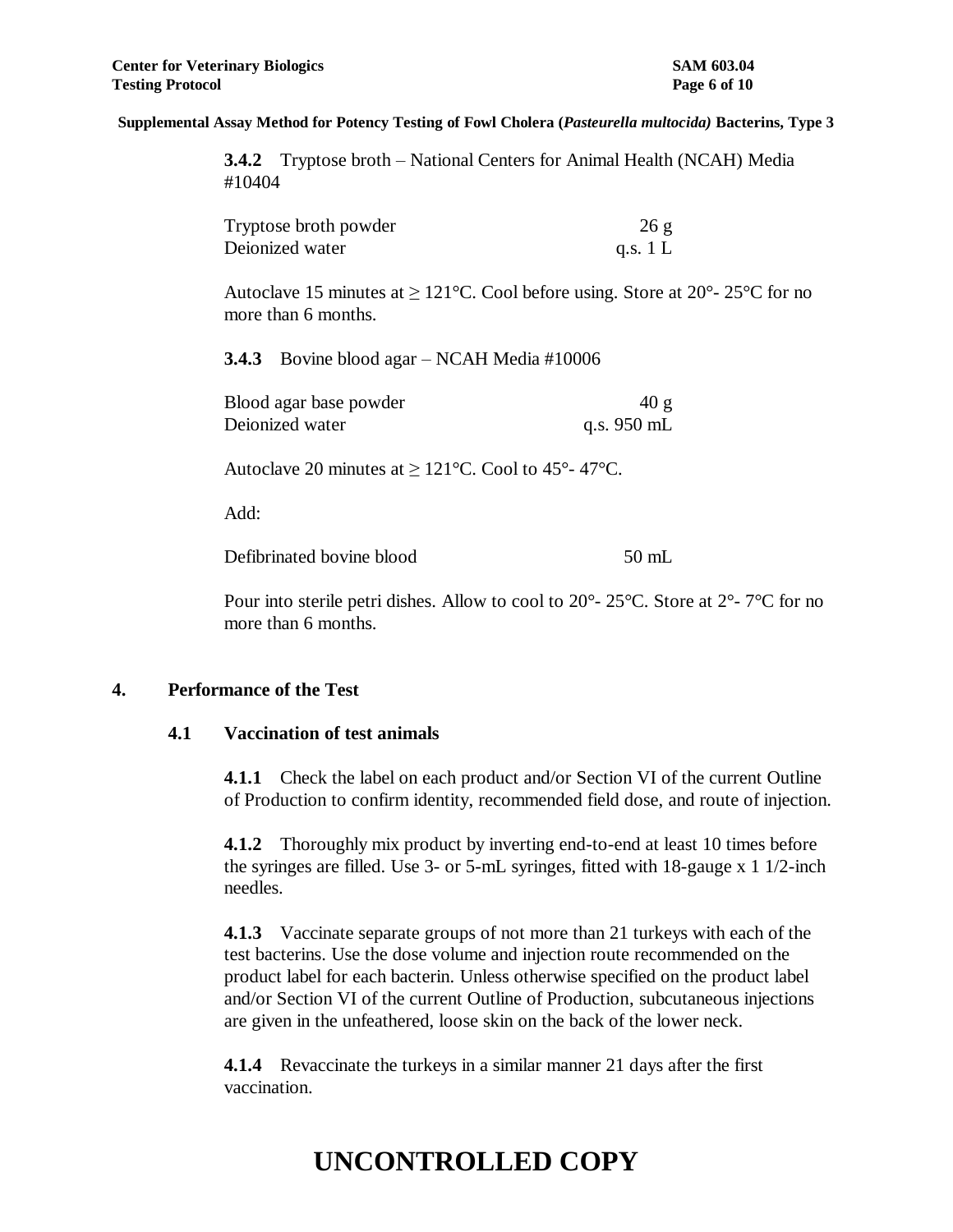**4.1.5** Retain not more than 11 turkeys as nonvaccinated controls.

### **4.2 Preparation of challenge in a biological safety cabinet**

**4.2.1** Reconstitute a vial of challenge culture in 2 mL tryptose broth.

**4.2.2** Inoculate 2 blood agar plates with 100 µL of reconstituted culture and streak for isolation.

**4.2.3** Incubate the inoculated blood agar plates at 35°- 37°C for 16 to 19 hours.

**4.2.4** Use plates that have pure growth by visual inspection to prepare the challenge inoculum.

**4.2.5** Scrape several bacterial colonies from the surface of the blood agar plates using a sterile cotton swab and suspend in tryptose broth in a 13 x 100-mm tube. Add bacterial growth until the suspension measures 65-69%T at 630 nm using a Spectronic 20D+ spectrophotometer or equivalent. Use sterile tryptose broth in a 13 x 100-mm tube as a blank for the spectrophotometer.

**4.2.6** Prepare a 10<sup>-6</sup> dilution of the standardized culture in tryptose broth. This is **the inoculum used to challenge the turkeys.** Dispense challenge liquid into a serum vial and seal with a rubber stopper and aluminum ring.

**4.2.7** Prepare one additional tenfold dilution  $(10^{-7})$  for postinoculation plate counts or alternatively, save an aliquot of the challenge inoculum in a separate vial and prepare this additional dilution later (see **Section 4.4**).

**4.2.8** Place vial(s) of challenge inoculum and dilution tubes on ice. Keep on ice through challenge procedure and until added to plates for postinoculation plate count.

### **4.3 Timing and administration of challenge**

**4.3.1** Challenge 20 vaccinates per serial of product 14 to 18 days after the second vaccination. Euthanize any additional vaccinated birds at this time.

**4.3.2** Challenge nonvaccinated controls at the same time as the vaccinates. Euthanize any additional control birds at this time.

**4.3.3** Inoculate each turkey with  $0.5$  mL of challenge inoculum  $(10^{-6}$  dilution of standardized culture, see **Section 4.2.6**) intramuscularly in the breast muscle, using a 3-mL or 5-mL syringe and 18-gauge x 1 1/2-inch needle.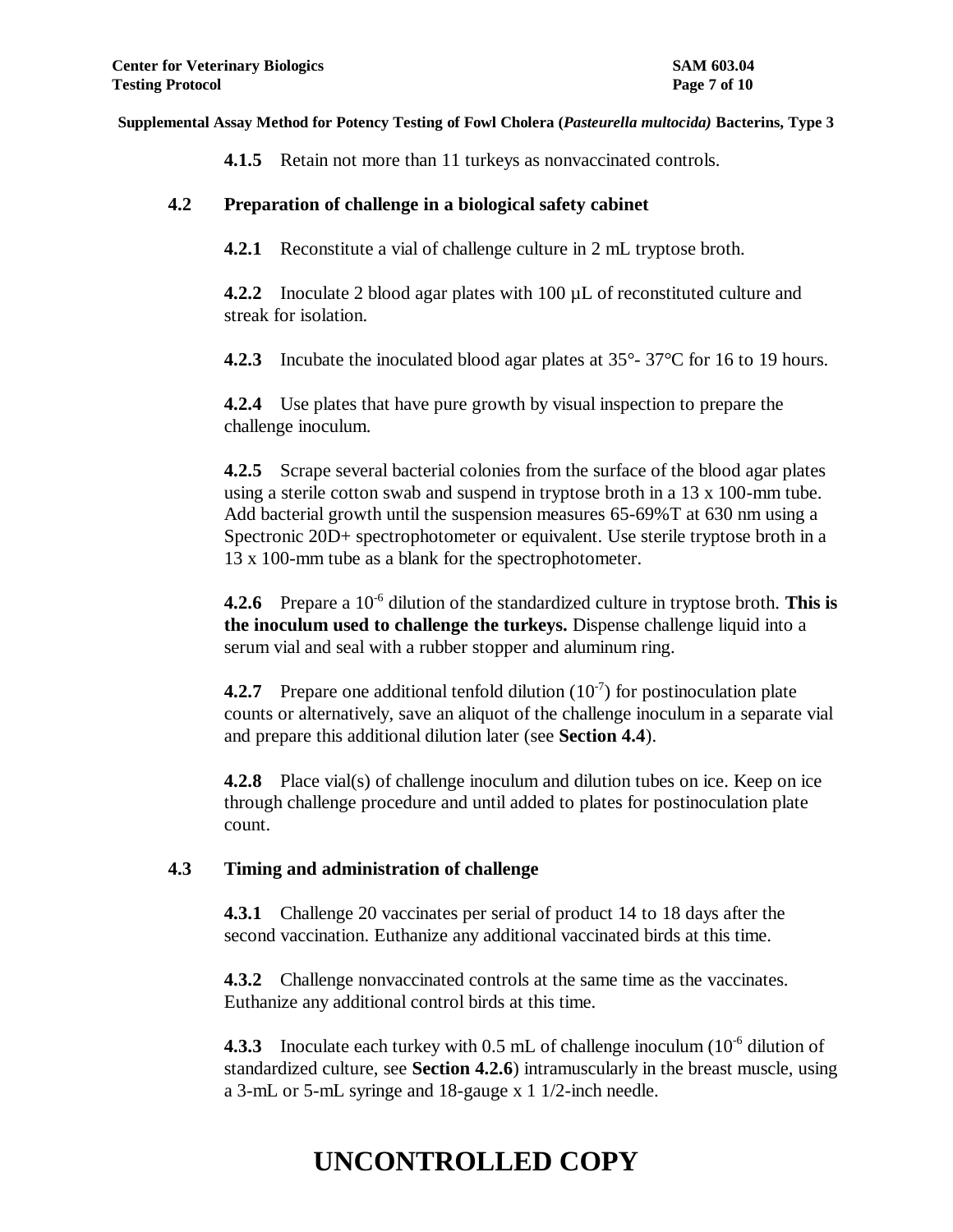### **4.4 Postinoculation plate count in a biological safety cabinet**

**4.4.1** After birds are challenged, prepare the  $10<sup>-7</sup>$  dilution using tryptose broth as the diluent (if not already completed, see **Section 4.2.7**).

**4.4.2** All bacterial suspensions must be mixed well prior to placing an aliquot on an agar plate. Plate each dilution  $(10^{-5}, 10^{-6}, \text{ and } 10^{-7})$  in triplicate using 0.1 mL on bovine blood agar. Inoculum must be spread evenly on the surface of the agar plates and not allowed to pool around the edges. Complete all plate inoculations within 1 hour of challenge.

**4**.**4.3** Incubate the plates aerobically at 35°- 37°C for 18 to 30 hours.

**4**.**4.4** Using the dilution yielding 30-300 colonies per plate, calculate the colony forming units (CFU)/challenge dose according to the following formula:

| Colony count |                 |               | Challenge | Challenge   |      |
|--------------|-----------------|---------------|-----------|-------------|------|
| sum          |                 |               | dilution  | vol. $(mL)$ | CFU  |
| Number of    | Dilution factor | Plated volume |           | Dose        | Dose |
| plates       | plated          | mL,           |           |             |      |

### **4.5 Observation of turkeys after challenge**

**4.5.1** Observe the turkeys up to twice daily for 14 days after challenge. Record deaths and euthanize any moribund birds as recommended by the Institutional Animal Care and Use Committee.

**4.5.2** If deaths occurring after challenge are suspected to be due to causes other than fowl cholera, such turkeys are necropsied to determine cause of death. If cause of death is unrelated to vaccination and/or challenge, the deaths are not included in the total deaths for the test.

### **5. Interpretation of the Test Results**

Interpret the test as prescribed in 9 CFR 113.118.

**5.1** For a valid test, at least 8 of 10 control turkeys must die during the 14-day postchallenge period, and the plate count of the challenge dose must be at least 150 cfu/dose.

| Stage | Number of  | Cumulative              | Cumulative number of dead vaccinates for |                       |  |
|-------|------------|-------------------------|------------------------------------------|-----------------------|--|
|       | vaccinates | number of<br>vaccinates | Satisfactory serial                      | Unsatisfactory serial |  |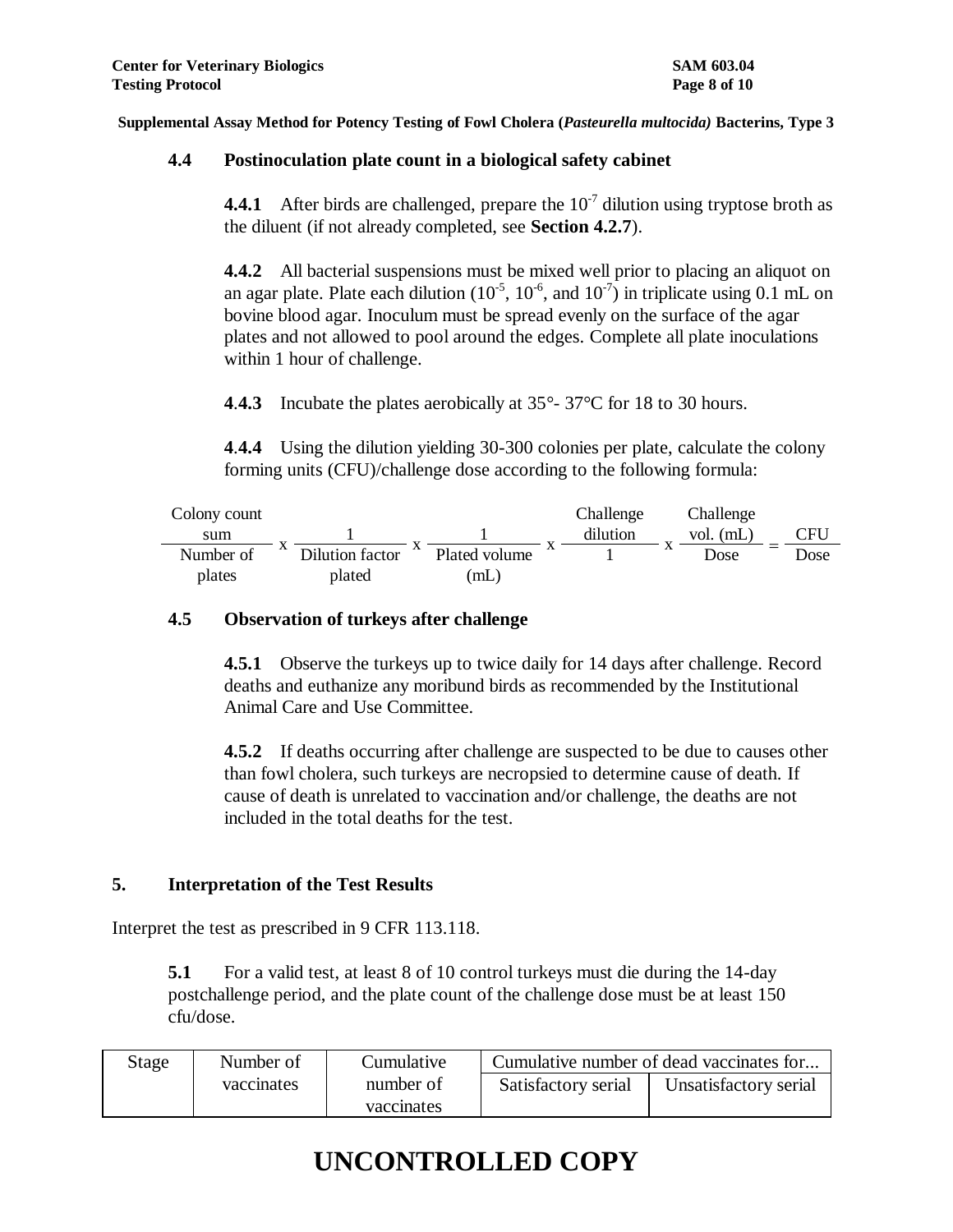|   | ില<br>∠∪  | ┑.<br>$\sim$ | <b>or</b><br>less                        | more<br>Λť<br>பட |
|---|-----------|--------------|------------------------------------------|------------------|
| ∽ | n c<br>∠∪ | ப<br>т.      | 100c<br>$\sim$ r<br>ມບບບ<br>⊥ັ<br>------ | more<br>______   |

**5.2** The second stage may be conducted when 7 or 8 vaccinates die in the first stage of a valid test. The serial is Unsatisfactory if the test is not repeated. The second-stage test is performed in a manner identical to the first-stage test and evaluated according to the Table in **Section 5.1**.

**5.3** If fewer than 8 of 10 control turkeys die during the postchallenge period, or if the challenge dose is less than 150 CFU, the test is considered invalid due to insufficient challenge and is reported as Inconclusive. The test may be repeated without prejudice, and the repeat test is considered to be a first-stage test.

### **6. Report of Test Results**

Report results of the test(s) as described by standard operating procedures.

#### **7. References**

Title 9, *Code of Federal Regulations*, part 113.118, U.S. Government Printing Office, Washington, DC.

### **8. Summary of Revisions**

### **Version .04**

• The Section Leader and Director information has been updated.

### **Version .03**

- The Contact information has been updated.
- **2.1.3:** This section has been updated to reflect current practices.
- **2.2.12/4.2.5:** Sterile cotton swabs have been added.
- **4.1.3/4.1.5:** Bird group numbers have been updated to reflect 9 CFR 113.118.
- **4.2.7/4.4.4/4.4.2:** These sections have been updated to reflect new plate count dilutions.